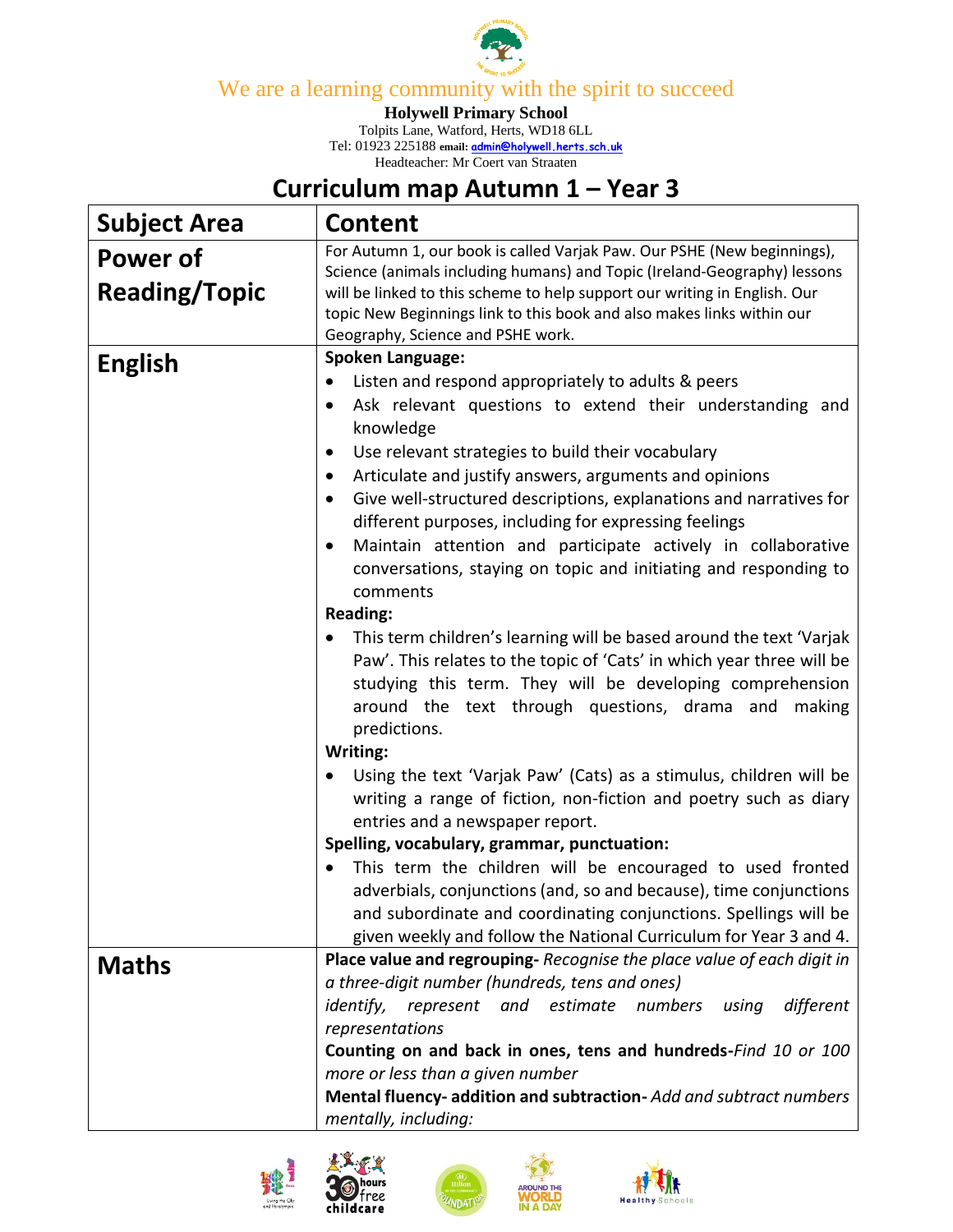|                | a three-digit number and ones<br>$\bullet$                                |
|----------------|---------------------------------------------------------------------------|
|                | a three-digit number and tens<br>$\bullet$                                |
|                | a three-digit number and hundreds<br>٠                                    |
|                | Fact families and applying the inverse- Solve problems, including         |
|                | missing number problems, using number facts, place value, and more        |
|                | complex addition and subtraction                                          |
|                | Written addition and subtraction-Add and subtract numbers with up         |
|                | to three digits, using formal written methods of columnar addition and    |
|                | subtraction                                                               |
|                | Problem solving- worded problems                                          |
| <b>Science</b> | Working scientifically: Children will be encouraged to ask their own      |
|                | questions about what they observe and make some decisions about           |
|                | which types of scientific enquiry are likely to be the best ways of       |
|                | answering them, including observing changes over time, noticing           |
|                | patterns, grouping and classifying things, carrying out simple            |
|                | comparative and fair tests and finding things out using secondary         |
|                | sources of information. They should draw simple conclusions and use       |
|                | some scientific language, first, to talk about and, later, to write about |
|                |                                                                           |
|                | what they have found out and this will be shown through                   |
|                | investigations on muscles and exercises.                                  |
|                |                                                                           |
|                | Science content: Children will identify that animals (specifically cats)  |
|                | and humans, need the right types and amount of nutrition, and that        |
|                | they cannot make their own food; they get nutrition from what they        |
|                | eat. They will also identify that humans and some other animals           |
|                | have skeletons (with a particular link to our focus on Cats and           |
|                | muscles for support, protection and movement. (Topic)                     |
| <b>ICT</b>     | Coding                                                                    |
|                | Children will be able to create a design that represents a sequential     |
|                | algorithm, use a flowchart design to create the code, explain what        |
|                | Object, Action, Output, Control and Event are in computer                 |
|                | programming. They will explain what debug means and be able to            |
|                | debug simple programs.                                                    |
|                |                                                                           |
|                | <b>Online safety</b>                                                      |
|                | Children will understand how they can protect themselves from             |
|                | online identity theft. They will understand that information put online   |
|                | leaves a digital footprint and will look at creating rules to keep them   |
|                | and other safe online.                                                    |
|                |                                                                           |
|                | <b>Touch Typing</b>                                                       |
|                | Children will learn and understand the names of the fingers, what is      |
|                | meant by 'top row', 'home row', 'bottom row' and 'space bar' and will     |
|                |                                                                           |
|                | be able to type a series of words with speed and accuracy.                |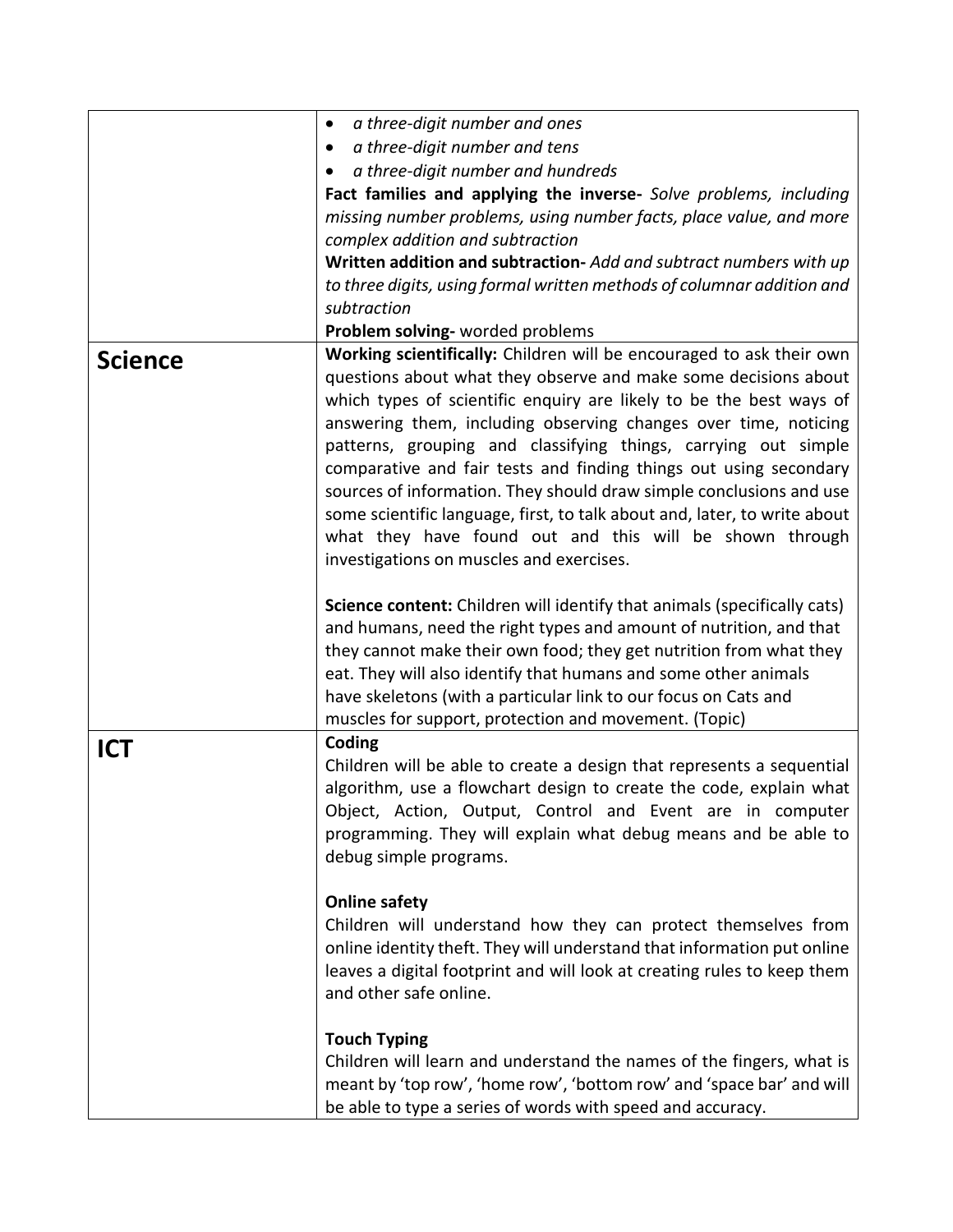| <b>Art and Design</b> | The children will receive an Art lesson each week from our specialist                                                                                                                                                                                                                          |
|-----------------------|------------------------------------------------------------------------------------------------------------------------------------------------------------------------------------------------------------------------------------------------------------------------------------------------|
|                       | Art teacher, which will focus on different art element each week.                                                                                                                                                                                                                              |
| Geography             | The children will be learning this term about Ireland. They will explore<br>the following geographical knowledge and skills in this unit.                                                                                                                                                      |
|                       | <b>Locational knowledge</b>                                                                                                                                                                                                                                                                    |
|                       | Describe where the UK is located, and name and locate some<br>major urban areas; locate where they live in the UK using<br>locational terminology (north, south, east, west) and the<br>names of nearby counties.<br>Locate and describe some human and physical characteristics<br>of the UK. |
|                       | <b>Place knowledge</b>                                                                                                                                                                                                                                                                         |
|                       | Understand the physical and human geography of the UK and<br>its contrasting human and physical environments.<br>Explain why some regions are different from others.                                                                                                                           |
|                       | Human and physical themes                                                                                                                                                                                                                                                                      |
|                       | Describe a river and mountain environment in the UK, using<br>$\bullet$<br>appropriate geographical vocabulary.<br>Identify and sequence a range of settlement sizes from a<br>$\bullet$                                                                                                       |
|                       | village to a city.<br>Describe the characteristics of settlements with different<br>$\bullet$<br>functions, e.g. coastal towns.                                                                                                                                                                |
|                       | Use appropriate vocabulary to describe the main land uses<br>$\bullet$<br>within urban areas and identify the key characteristics of rural<br>areas.                                                                                                                                           |
|                       | <b>Map skills</b>                                                                                                                                                                                                                                                                              |
|                       | Use atlases, maps and globes.                                                                                                                                                                                                                                                                  |
|                       | Locate photos of features on a map.                                                                                                                                                                                                                                                            |
|                       | Draw maps of gardens, watery places, route maps and places.                                                                                                                                                                                                                                    |
|                       | Use plan views.                                                                                                                                                                                                                                                                                |
|                       | Give maps a key with standard symbols.                                                                                                                                                                                                                                                         |
|                       | Use maps and aerial views to help talk about views from high<br>places.                                                                                                                                                                                                                        |
|                       | Use the zoom function to locate places.                                                                                                                                                                                                                                                        |
| <b>Music</b>          | Children will embark on their Charanga journey on the topic 'Let Your                                                                                                                                                                                                                          |
|                       | Spirit Fly' and 'Glockenspiel'. They will also be learning to play the<br>recorder.                                                                                                                                                                                                            |
| <b>PE</b>             | <b>Cricket</b>                                                                                                                                                                                                                                                                                 |
|                       |                                                                                                                                                                                                                                                                                                |